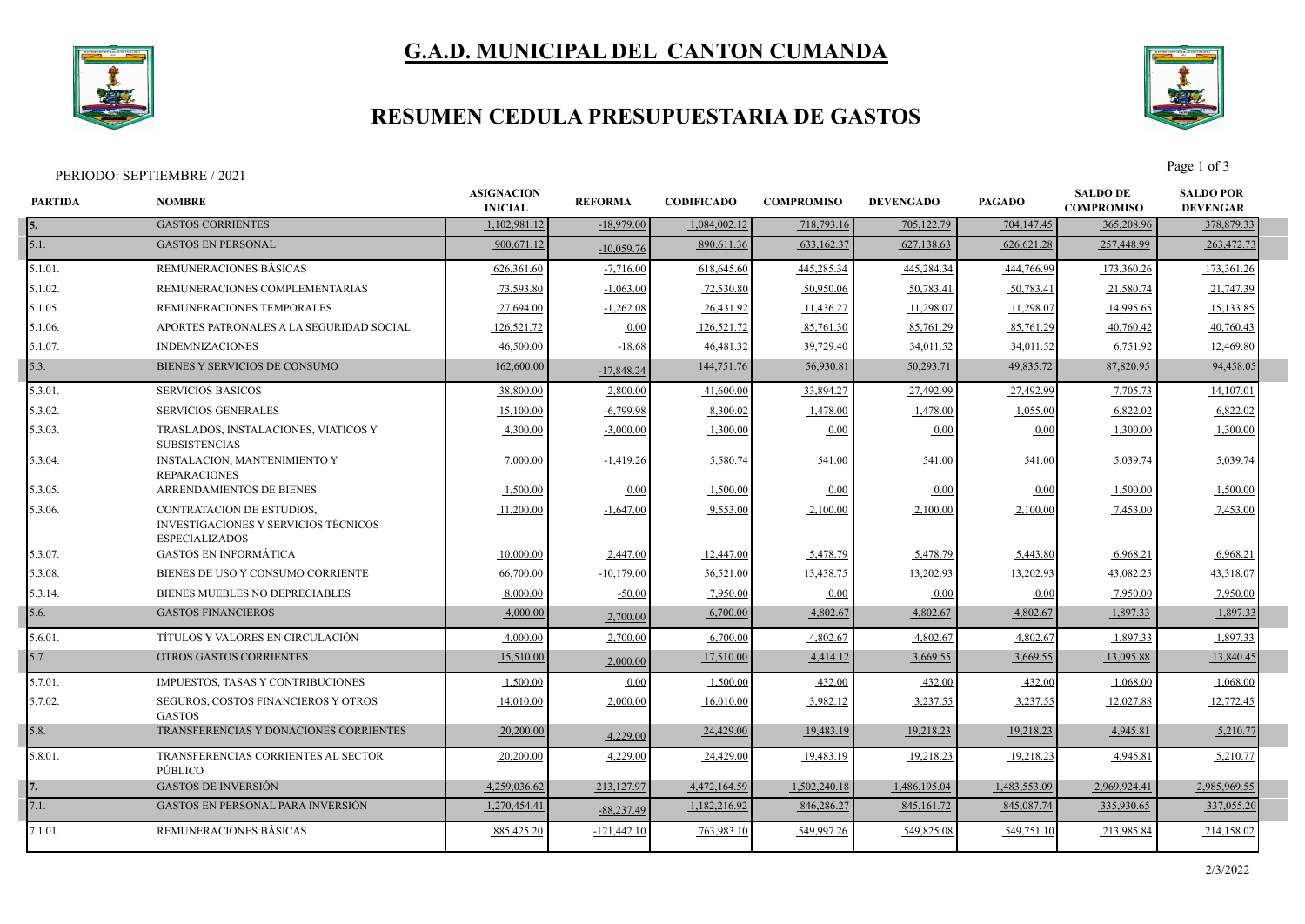

# **G.A.D. MUNICIPAL DEL CANTON CUMANDA**

### **RESUMEN CEDULA PRESUPUESTARIA DE GASTOS**



PERIODO: SEPTIEMBRE / 2021 Page 2 of 3

| 7.1.02.<br>REMUNERACIONES COMPLEMENTARIAS<br>121,790.45<br>$-3,612.94$<br>118,177.51<br>80,242.01<br>80,242.01<br>80,242.01<br>60,851.44<br>60,851.44<br>7.1.05.<br>REMUNERACIONES TEMPORALES<br>36,795.20<br>39,446.89<br>76,242.09<br>60,851.44<br>APORTES PATRONALES A LA SEGURIDAD SOCIAL<br>174,943.56<br>1,377.69<br>114,531.46<br>114,149.26<br>114,149.26<br>7.1.06.<br>176,321.25 | 37,935.50<br>37,935.50<br>15,390.65<br>15,390.65<br>61,789.79<br>62,171.99<br>7,399.04<br>6,828.87 |
|--------------------------------------------------------------------------------------------------------------------------------------------------------------------------------------------------------------------------------------------------------------------------------------------------------------------------------------------------------------------------------------------|----------------------------------------------------------------------------------------------------|
|                                                                                                                                                                                                                                                                                                                                                                                            |                                                                                                    |
|                                                                                                                                                                                                                                                                                                                                                                                            |                                                                                                    |
|                                                                                                                                                                                                                                                                                                                                                                                            |                                                                                                    |
| 40,093.93<br>40.093.93<br><b>INDEMNIZACIONES</b><br>51,500.00<br>$-4,007.03$<br>47,492.97<br>40,664.10<br>7.1.07.                                                                                                                                                                                                                                                                          |                                                                                                    |
| 7.3.<br>BIENES Y SERVICIOS PARA INVERSIÓN<br>1,037,630.60<br>836,117.60<br>247,384.02<br>237,118.26<br>235,140.42<br>588,733.58<br>$-201,513.00$                                                                                                                                                                                                                                           | 598,999.34                                                                                         |
| 7.3.02.<br>SERVICIOS GENERALES<br>97,086.40<br>$-20,062.01$<br>77,024.39<br>22,429.31<br>22,429.31<br>20,674.13                                                                                                                                                                                                                                                                            | 54,595.08<br>54,595.08                                                                             |
| TRASLADOS, INSTALACIONES , VIÁTICOS Y<br>7.3.03.<br>2,000.00<br>2,000.00<br>500.00<br>500.00<br>500.00<br>0.00<br><b>SUBSISTENCIAS</b>                                                                                                                                                                                                                                                     | 1,500.00<br>1,500.00                                                                               |
| 7.3.04.<br>60,000.00<br>$-9,723.12$<br>50,276.88<br>19,132.72<br>19,132.72<br>19,068.80<br><b>INSTALACIONES, MANTENIMIENTOS Y</b><br><b>REPARACIONES</b>                                                                                                                                                                                                                                   | 31,144.16<br>31,144.16                                                                             |
| 7.3.05.<br>ARRENDAMIENTO DE BIENES<br>19,500.00<br>7,501.00<br>19,600.99<br>19,600.99<br>19,600.99<br>27,001.00                                                                                                                                                                                                                                                                            | 7,400.01<br>7,400.0                                                                                |
| 12,557.16<br>12,557.16<br>7.3.06.<br><b>CONTRATACIONES DE ESTUDIOS E</b><br>209,020.00<br>$-82.899.98$<br>126,120.02<br>12,557.16<br><b>INVESTIGACIONES Y SERVICIOS TÉCNICOS</b><br><b>ESPECIALIZADOS</b>                                                                                                                                                                                  | 113,562.86<br>113,562.86                                                                           |
| <b>GASTOS EN INFORMÁTICA</b><br>7.3.07.<br>8,000.00<br>$-2,499.98$<br>5,500.02<br>0.00<br>0.00<br>0.00                                                                                                                                                                                                                                                                                     | 5,500.02<br>5,500.02                                                                               |
| BIENES DE USO Y CONSUMO DE INVERSIÓN<br>619,524.20<br>$-97,663.05$<br>173,163.84<br>162,898.08<br>162,739.34<br>7.3.08.<br>521,861.15                                                                                                                                                                                                                                                      | 348,697.31<br>358,963.07                                                                           |
| PERTRECHOS PARA LA DEFENSA Y SEGURIDAD<br>5,000.00<br>0.00<br>5,000.00<br>7.3.10.<br>0.00<br>$0.00\,$<br>0.00<br><b>PUBLICA</b>                                                                                                                                                                                                                                                            | 5,000.00<br>5,000.00                                                                               |
| 7.3.14.<br>BIENES MUEBLES NO DEPRECIABLES<br>7,500.00<br>$-1.999.98$<br>5,500.02<br>0.00<br>0.00<br>0.00                                                                                                                                                                                                                                                                                   | 5,500.02<br>5.500.02                                                                               |
| BIENES BIOLÓGICOS NO DEPRECIABLES<br>7.3.15.<br>10,000.00<br>5,834.12<br>15,834.12<br>0.00<br>0.00<br>0.00                                                                                                                                                                                                                                                                                 | 15,834.12<br>15,834.12                                                                             |
| 7.5.<br><b>OBRAS PUBLICAS</b><br>1,586,951.61<br>2,039,500.21<br>117,039.44<br>112,385.10<br>111,794.97<br>1,922,460.77<br>452,548.60                                                                                                                                                                                                                                                      | 1,927,115.11                                                                                       |
| <b>OBRAS DE INFRAESTRUCTURA</b><br>7.5.01.<br>1,586,951.61<br>452,548.60<br>2,039,500.21<br>117,039.44<br>112,385.10<br>111,794.97<br>1,922,460.77                                                                                                                                                                                                                                         | 1,927,115.11                                                                                       |
| 7.7.<br>OTROS GASTOS DE INVERSIÓN<br>39,000.00<br>43,640.00<br>6,698.35<br>6,697.86<br>6,697.86<br>4,640.00                                                                                                                                                                                                                                                                                | 36,942.14<br>36,941.65                                                                             |
| 7.7.01.<br><b>IMPUESTOS TASAS Y CONTRIBUCIONES</b><br>4,000.00<br>4,640.00<br>6,697.86<br>8,640.00<br>6,698.35<br>6,697.86                                                                                                                                                                                                                                                                 | 1,942.14<br>1,941.65                                                                               |
| 35,000.00<br>7.7.02.<br>SEGUROS, COSTOS FINANCIEROS Y OTROS<br>0.00<br>35,000.00<br>0.00<br>0.00<br>0.00<br><b>GASTOS</b>                                                                                                                                                                                                                                                                  | 35,000.00<br>35,000.00                                                                             |
| 7.8.<br>TRANSFERENCIAS Y DONACIONES PARA<br>325,000.00<br>370,689.86<br>284,832.10<br>284,832.10<br>284,832.10<br>45,689.86<br><b>INVERSIÓN</b>                                                                                                                                                                                                                                            | 85,857.76<br>85,857.76                                                                             |
| 325,000.00<br>45,689.86<br>370,689.86<br>284,832.10<br>284,832.10<br>284,832.10<br>7.8.01.<br>TRANSFERENCIAS PARA INVERSION AL SECTOR<br>PÚBLICO                                                                                                                                                                                                                                           | 85,857.76<br>85,857.76                                                                             |
| <b>GASTOS DE CAPITAL</b><br>391,900.00<br>189,505.97<br>20,029.97<br>$-59,187.11$<br>332,712.89<br>189,505.97                                                                                                                                                                                                                                                                              | 143,206.92<br>143,206.92                                                                           |
| 8.4.<br>BIENES DE LARGA DURACIÓN<br>391,900.00<br>332,712.89<br>189,505.97<br>189,505.97<br>20,029.97<br>143,206.92<br>$-59,187.11$                                                                                                                                                                                                                                                        | 143,206.92                                                                                         |
| <b>BIENES MUEBLES</b><br>312,547.82<br>189,505.97<br>8.4.01.<br>361,900.00<br>$-49,352.18$<br>189,505.97<br>20,029.97                                                                                                                                                                                                                                                                      | 123,041.85<br>123,041.85                                                                           |
| 8.4.03.<br><b>EXPROPIACIONES DE BIENES</b><br>$-9,834.93$<br>30,000.00<br>20,165.07<br>0.00<br>0.00<br>0.00                                                                                                                                                                                                                                                                                | 20,165.07<br>20,165.07                                                                             |